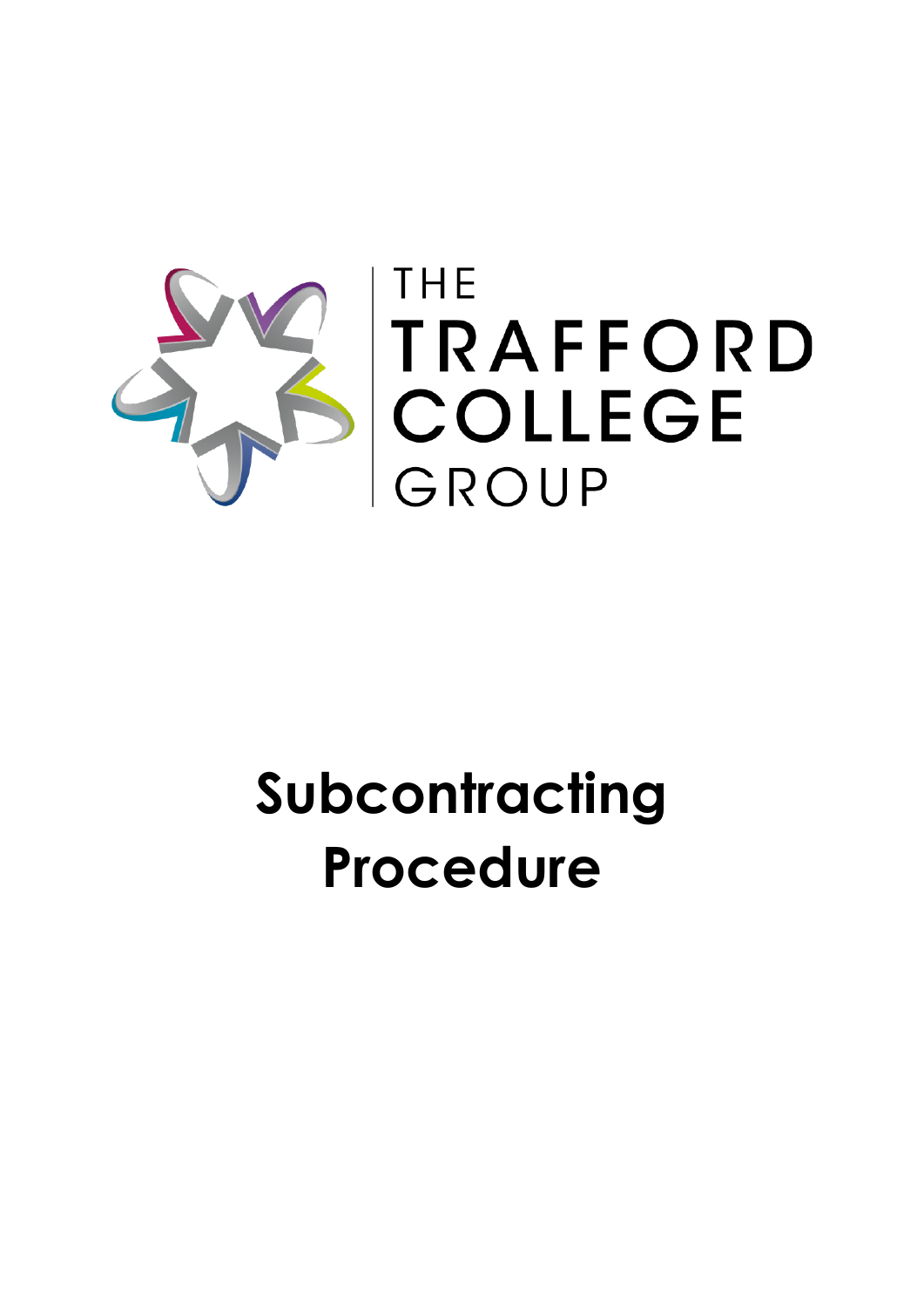| <b>Author:</b>        | <b>Director of Finance</b>          |
|-----------------------|-------------------------------------|
| <b>Consultation:</b>  | <b>Chief Finance Officer</b>        |
| Approval:             | <b>TCG Board of the Corporation</b> |
| <b>Version Date:</b>  | August 2021                         |
| <b>Approved Date:</b> | September 2021                      |
| <b>Next Review:</b>   | August 2022                         |

# **Contents**

| 1.  |  |  |  |
|-----|--|--|--|
| 2.  |  |  |  |
| 3.  |  |  |  |
| 4.  |  |  |  |
| 5.  |  |  |  |
| 6.  |  |  |  |
| 7.  |  |  |  |
| 8.  |  |  |  |
| 9.  |  |  |  |
| 10. |  |  |  |
| 11. |  |  |  |
| 12. |  |  |  |
| 13. |  |  |  |
| 14. |  |  |  |
|     |  |  |  |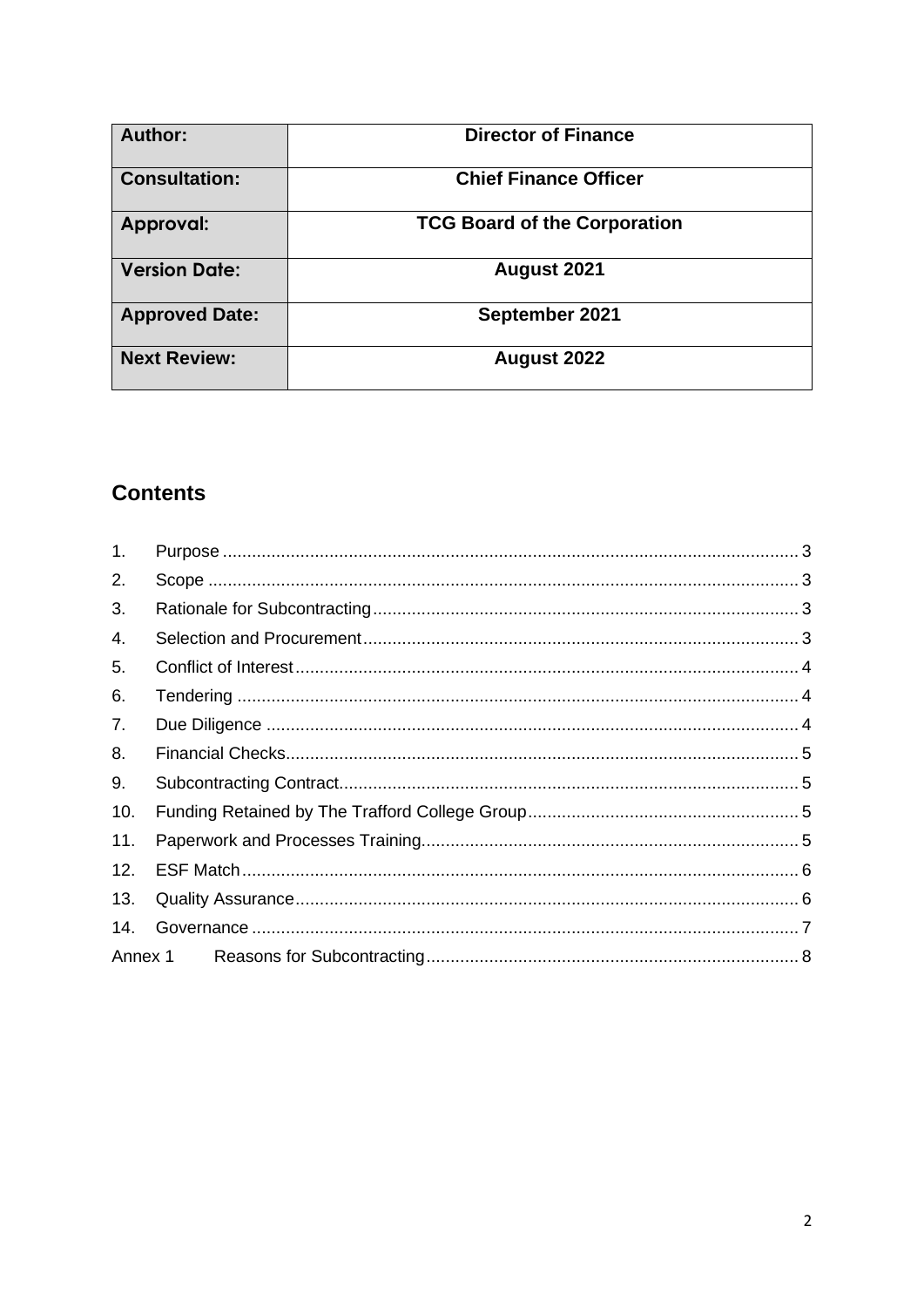# <span id="page-2-0"></span>**1. Purpose**

The purpose of the Subcontracting Procedure is to outline all the activities carried out by the Trafford College Group (TCG) prior to the commencement of a subcontracting contract and the responsible persons. It describes all steps including selection and procurement, the due diligence process, financial checks, quality assurance and on-going monitoring.

#### <span id="page-2-1"></span>**2. Scope**

This Procedure is limited to 'provision subcontracting' which means the delivery of full or part programmes or apprenticeships, that is to say a separate legal entity that has an agreement with the Trafford College Group to deliver any element of the education and training the ESFA funds; it does not include subcontracting the delivery of a service as part of the delivery of a programme (for example, buying the delivery of a service as part of an apprenticeship or outreach support).

### <span id="page-2-2"></span>**3. Rationale for Subcontracting**

In line with the ESFA directive seeking providers review their existing subcontracting activity and set out a staged reduction from the level conducted in 2019/2020 to 2022/2023 the Trafford College Group has set targets to decrease subcontracted delivery, with this or alternative provision brought in house from 2020/2021.

TCG subcontracts provision to meet the strategic priorities outlined in the Strategic Plan. In particular, TCG aims to ensure high quality teaching and learning as a result of the subcontractors' extensive and focused experience in specialist areas. Subcontracting ensures cost effectiveness of programme delivery on occasions when it may be desirable for TCG to run certain programmes, but it is not viable for the College to build in-house resources and expertise.

Subcontracting contributes towards the sustainability of Trafford College Group's provision overall, and it helps TCG to respond flexibly to changing market demands and emergent opportunities. Subcontracting helps to further penetrate the geographical area in which the TCG operates, offering an entry point for disadvantaged groups and those who share protected characteristics, as well as widening the range or progression opportunities for students, by providing expert provision. It also provides good development opportunities for both TCG and its subcontractors to share good practice and new ways of working.

The decision to subcontract with a partner will be made reflecting on assessment of capacity, capability and quality, both of the partner and Trafford College Group.

The specific reasons why each subcontract arrangement is planned for 2021/22 is set out in Annex 1.

#### <span id="page-2-3"></span>**4. Selection and Procurement**

In line with ESFA requirements TCG shall ensure that subcontractors are selected fairly and have sufficient capacity, capability, quality and financial standing to deliver the provision. The procurement process will ensure that the contract will deliver value for money and adheres to the Public Contracts Regulations 2015. The decision to select a subcontractor is based on assessment of their capacity, capability and quality.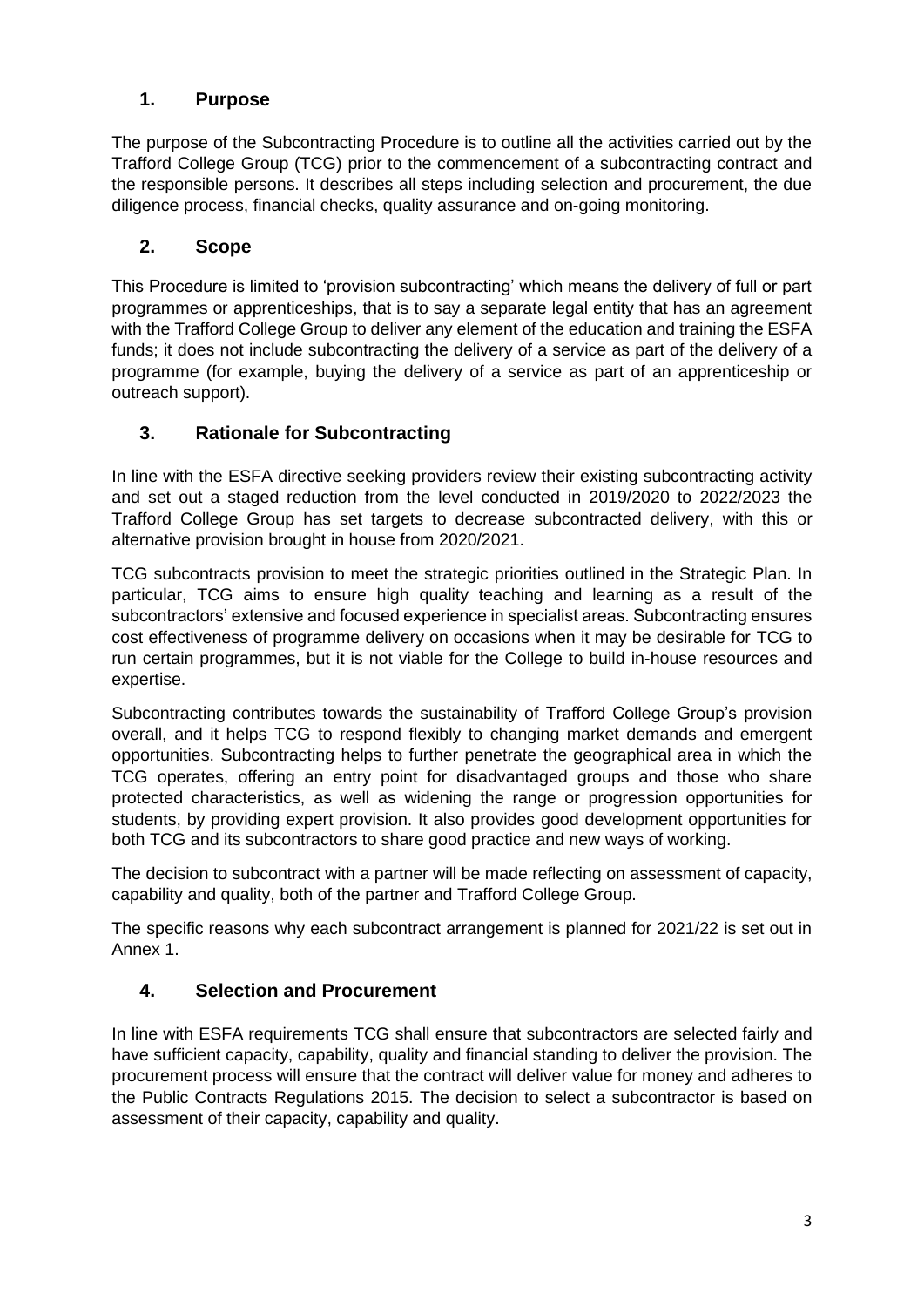Where a subcontractor holds more than £100,000 of contracted arrangements, as set out on the List of Declared Subcontractors, the TCG will conduct additional due diligence checks prior to contracting with a Subcontractor following the close of the Register of Training Organisations. This includes but is not limited to additional checks to confirm the Financial Health of the subcontractor in line with the ESFA guidance and checks to ensure that the subcontractor is not a High-Risk Provider, as defined by the ESFA funding rules.

# <span id="page-3-0"></span>**5. Conflict of Interest**

As required by ESFA funding rules, our due diligence process includes consideration of potential subcontractors for any conflicts of interest and how to manage such potential conflicts should they arise.

Potential subcontractors are asked to share a list of related parties with TCG and declare any conflict of interest or that they have no foreseen conflicts during the application as part of due diligence procedures carried out by the Trafford College Group. Searches will be undertaken by TCG to identify involvement in companies or with individuals that pose a conflict.

The Trafford College Group's Financial Regulations sets out the guiding principle that the conduct of individuals should not create suspicion of any conflict between their official duty and their private interest and confirms that employees are prohibited from being a signatory to a College contract where they also has an interest in the activities of the other party.

Should a potential conflict of interest arise the Trafford College Group will:

- Write to ESFA through our provider-management lead about any circumstances (for example, where TCG and our proposed subcontractor have common directors or ownership) which might lead to an actual or perceived conflict of interest
- Not issue the contract without ESFA written permission, and
- Will keep as evidence both our request to and reply from ESFA.

# <span id="page-3-1"></span>**6. Tendering**

So that Trafford College Group can demonstrate fairness in subcontractor selection, where there is more than one bidder for a contract, the College will use a formal tendering process which will include the following elements:

- A shortlist of potential providers drawn up based on pre-defined criteria
- The requirement to complete scoring and assessment outcomes at tender assessment and interview/ presentation stages.

#### <span id="page-3-2"></span>**7. Due Diligence**

Before undertaking a subcontract arrangement, the Trafford College Group conducts due diligence to ensure that the potential subcontractor will be able to provide high quality provision to students and continue to meet the needs of these learners throughout the term of their programme. At each subsequent year of the engagement the due diligence information will be refreshed to confirm that the arrangement remains satisfactory and accords with the latest funding rules. Subcontracting checks are performed across finance and human resources with a focus on safeguarding and quality. Following the due diligence process the arrangement is approved by the Deputy Principal prior to issuance of any contracts.

The due diligence process will be reviewed on an annual basis with recurring subcontractors and will be undertaken prior to commencing delivery on any new contract.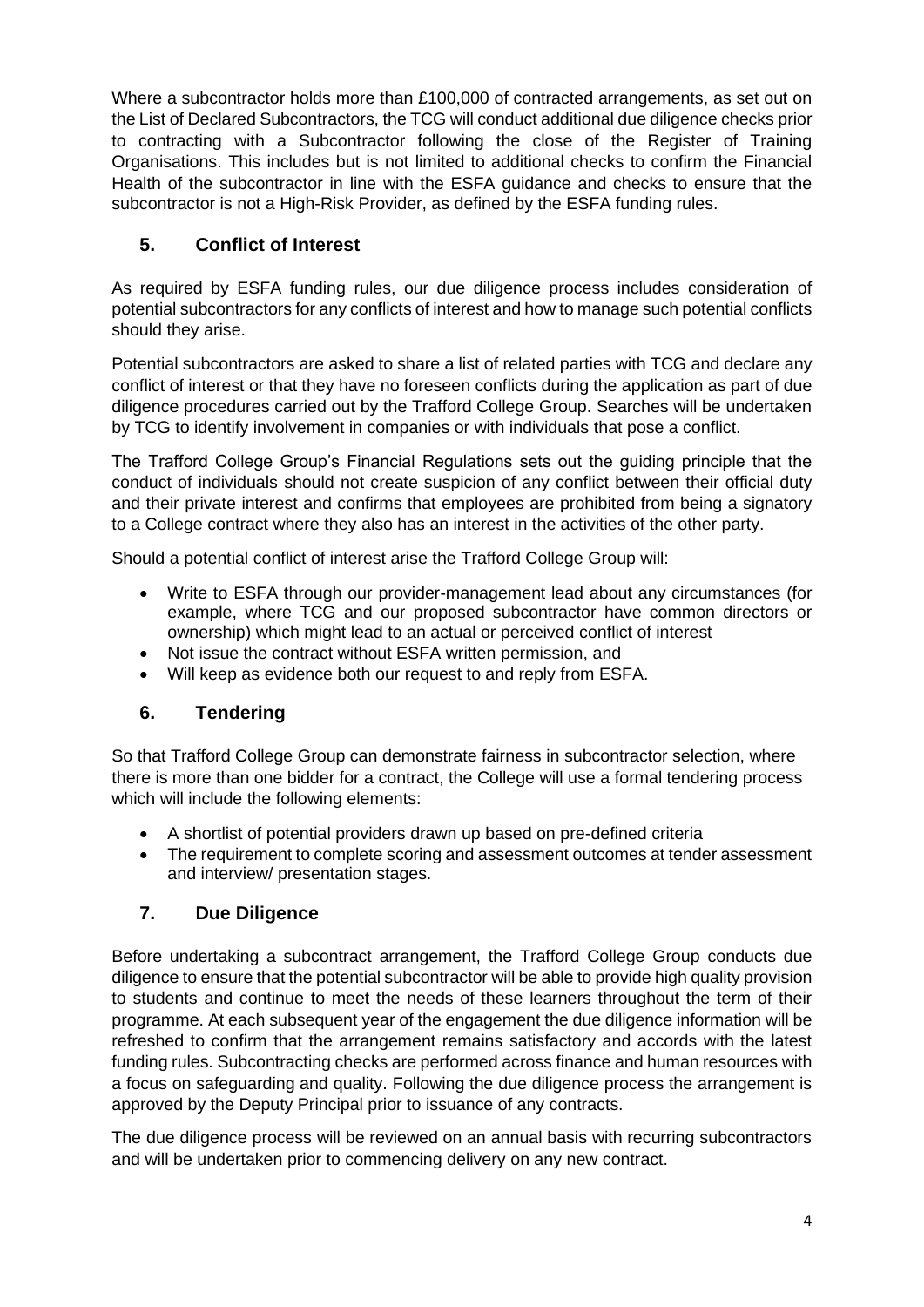# <span id="page-4-0"></span>**8. Financial Checks**

Checks are carried out to ensure credit risk is not an above average warning, the subcontractor is not in risk of liquidation or administration and statutory accounts have been published on time, before a contract is awarded.

Subcontractor financial accounts and credit reports (Experian Reports) are reviewed by the Director of Finance to check thoroughly and undertake further company and Director checks.

Should a credit check supply an above average warning, the matter is escalated to the Chief Finance Officer to review the subcontract and mitigating risks, and the final decision to award the subcontract will be referred to the Board.

Checks to confirm that employees of the subcontractor will not fall within IR35 are undertaken to ensure that all employment and associated tax liabilities are not incumbent on the Trafford College Group.

Where a subcontractor holds more than £100,000 of contracted arrangements, as set out on the List of Declared Subcontractors, the TCG will conduct additional financial checks to assess the Financial Health of the contracting organisation. The TCG will be required to submit this information to the ESFA in a form of their choosing to verify and review this information.

### <span id="page-4-1"></span>**9. Subcontracting Contract**

Once due diligence and pre-contract financial checks are completed to the satisfaction of the Deputy Principal and Chief Finance Officer, the Director of Finance ensures legally binding signed contracts (signed by both parties) are in place prior to start of delivery. This is to minimise risk: that the subcontractor would not act in accordance of the terms of the contract; that the Trafford College Group would not be able to exercise control over the subcontractor; funding agency requirements are not met.

The Director of Finance follows up contracts that are not signed in a timely manner to reinforce that delivery cannot commence until signed by both partner and TCG.

Our subcontracting contract is reviewed at least annually to ensure it continues to include all required ESFA terms in accordance with published Funding Rules. Since 2019/20 the College uses Eversheds Sutherland's model contract as our subcontracting contract, and we have signed up to their 'FE Subcontracting Toolkit' scheme which includes annual updates to their model subcontracting contract.

# <span id="page-4-2"></span>**10. Funding Retained by The Trafford College Group**

The funding retained by the Trafford College Group, along with the reasons for this is set out within the Supply Chain Fees and Charging Policy available from the Trafford College Group website.

# <span id="page-4-3"></span>**11. Paperwork and Processes Training**

All student enrolment forms, and associated paperwork will be those of the Trafford College Group and so training on the correct completion of these will be provided to relevant subcontractor employees by the MIS Registry Officer. The College's MIS department will thoroughly check all enrolment and associated paperwork promptly on receipt from subcontractor and feedback to the partner on any issues and confirm re-training requirements.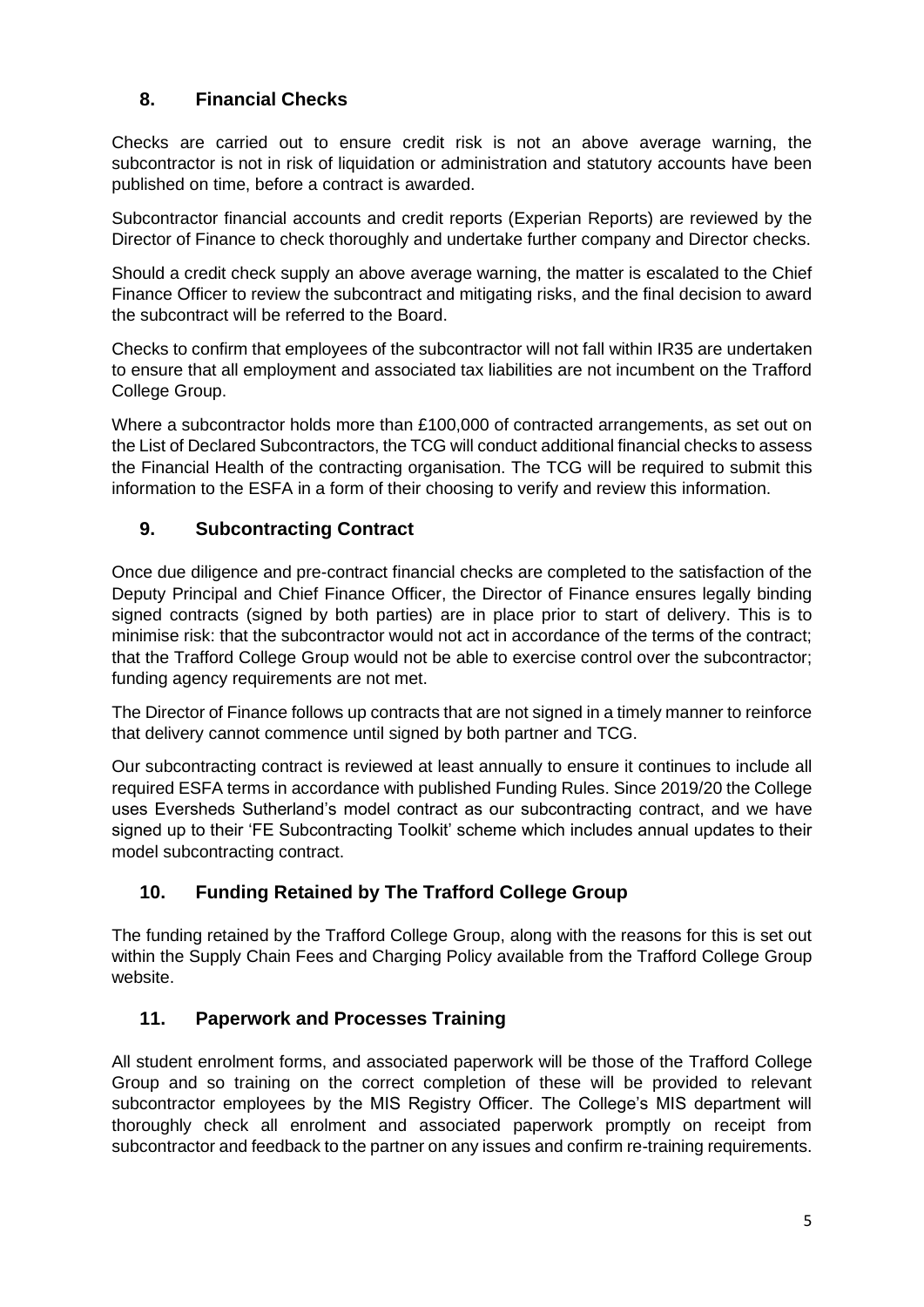### <span id="page-5-0"></span>**12. ESF Match**

Subcontractors contracted to deliver provision that ESFA define as in scope for ESF Match (for 2020/21 academic year confirmed as Adult Education Budget; Apprenticeships commenced prior to 1 May 2017) will be required to comply with ESFA match funding rules including use of ESF logo and ensure that all students are aware of the support of the European Social Funding in respect of the provision being delivered.

#### <span id="page-5-1"></span>**13. Quality Assurance**

The Trafford College Group ensures that subcontractors are included in the College's quality cycle and are guided and supported by the College to follow this process. TCG provides support as necessary to subcontractors in completing the Self-Assessment Review (SAR) and the Quality Improvement Plan (QiP). Subcontractors then discuss the completed SAR and QiP with the College's Deputy Principal. Any actions arising are addressed in co-operation between the College and the subcontractor.

Subcontractors will be actively managed and monitored by the College to ensure that highquality delivery is taking place that meets ESFA funding rules. Similarly, when TCG acts as a subcontractor, we ourselves adhere to this policy and to the policies of those we subcontract for.

A regular and substantial programme of quality-assurance checks on the education and training provided by delivery subcontractors will be undertaken. This will include visits at short notice and face-to-face interviews with employees and students. This will:

- Include whether the students exist and are eligible for funding
- Involve direct observation of initial guidance, assessment, and delivery of learning programmes

The aim of the monitoring activities is to obtain assurance that delivery is consistent with TCG expectations, is high-quality, is supported by the subcontractors' records and meeting agency funding rules.

The list below is not exhaustive as subcontractor needs may vary. Variations between subcontractors may take into account previous experience, delivery history, timely and overall achievement rates, risk assessments and additional support requirements.

- Regular meetings are held to discuss a range of issues which would include contract planning, audit feedback, performance monitoring reports etc.
- Regular monitoring visits with detailed feedback identify good practice and areas for improvement.
- Site visits to subcontracting partners delivering relevant provision will include a check to identity ESF poster is correctly in place
- Monitoring of equality and diversity, health and safety, safeguarding and prevent ensure these are embedded into delivery.
- On-going administration support including in-depth checks of evidence submitted and regular feedback on issues identified
- On-going data checks and support to resolve data queries
- On-going support to address any areas for improvement
- Standard process in place for the ongoing quality checks with each subcontracting partner throughout the academic year.
- Standard minimum core assurance checks and monitoring activated to be undertaken for each subcontractor. Programme of performance monitoring and quality assurance; action plans in place to monitor progress of areas of improvement identified.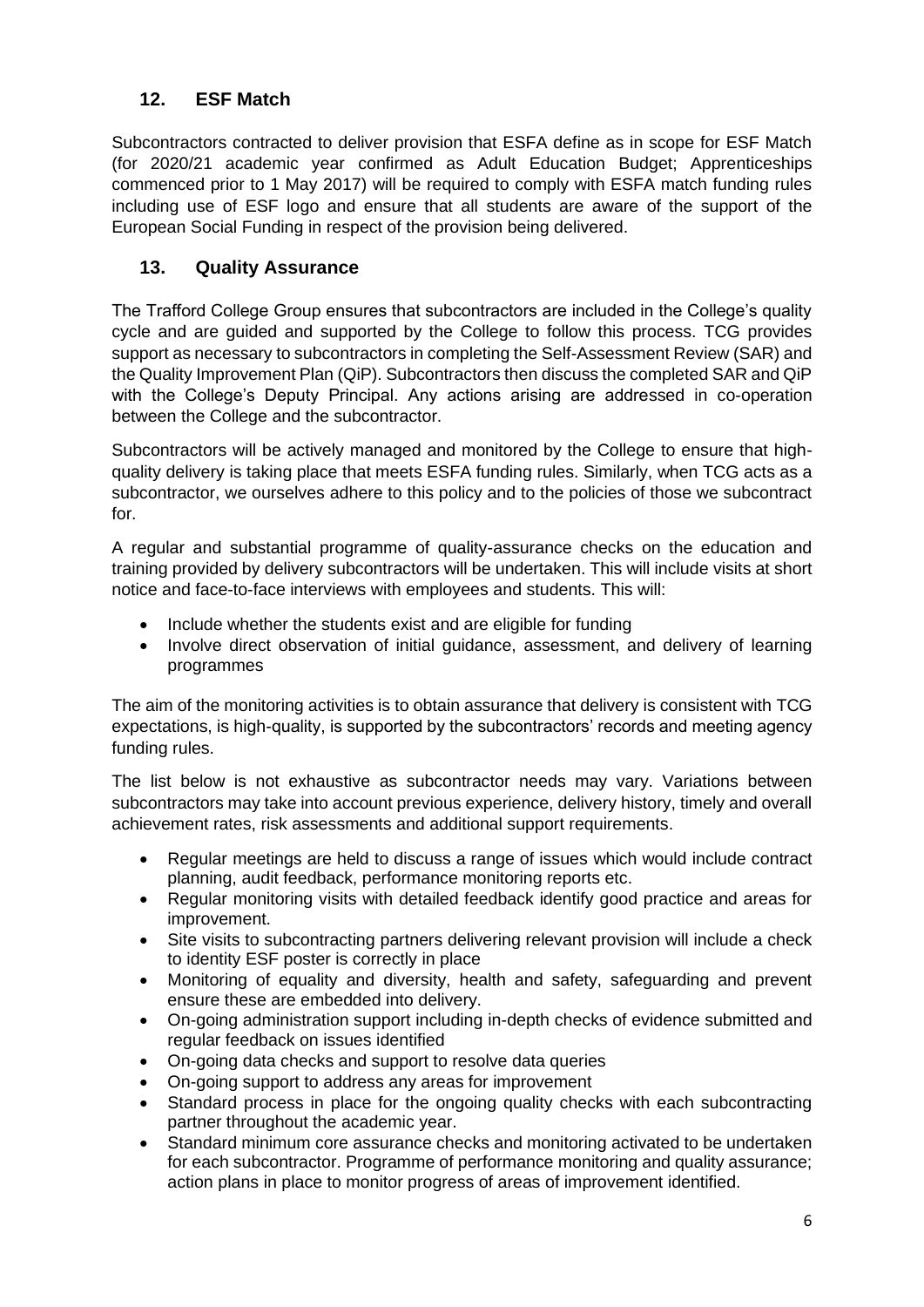#### <span id="page-6-0"></span>**14. Governance**

It is important that Governors are aware of the reasons for subcontracting provision including how it contributes to meeting our strategic aims and enhances the quality of our learning offer, and ensure this provision is monitored and controlled appropriately as it presents a greater risk than college-based provision both reputational and financial. Regular position papers are prepared for Governors and discussed during relevant Committee and Board meetings.

Prior to the commencement of each academic year the proposed subcontract arrangements are presented to the Board of Governors for approval. Proposed arrangements for continuing whole programme 16-19 subcontracts are submitted to the ESFA for approval prior to conclusion of the proceeding academic year. Where new 16-19 whole programme subcontracting is proposed, approval must be gained from the ESFA in advance of delivery being undertaken.

In addition, each year an annual report from an external auditor is obtained to provide assurance on the arrangements to manage and control relationships with subcontractors and compliance with guidance issued by the ESFA.